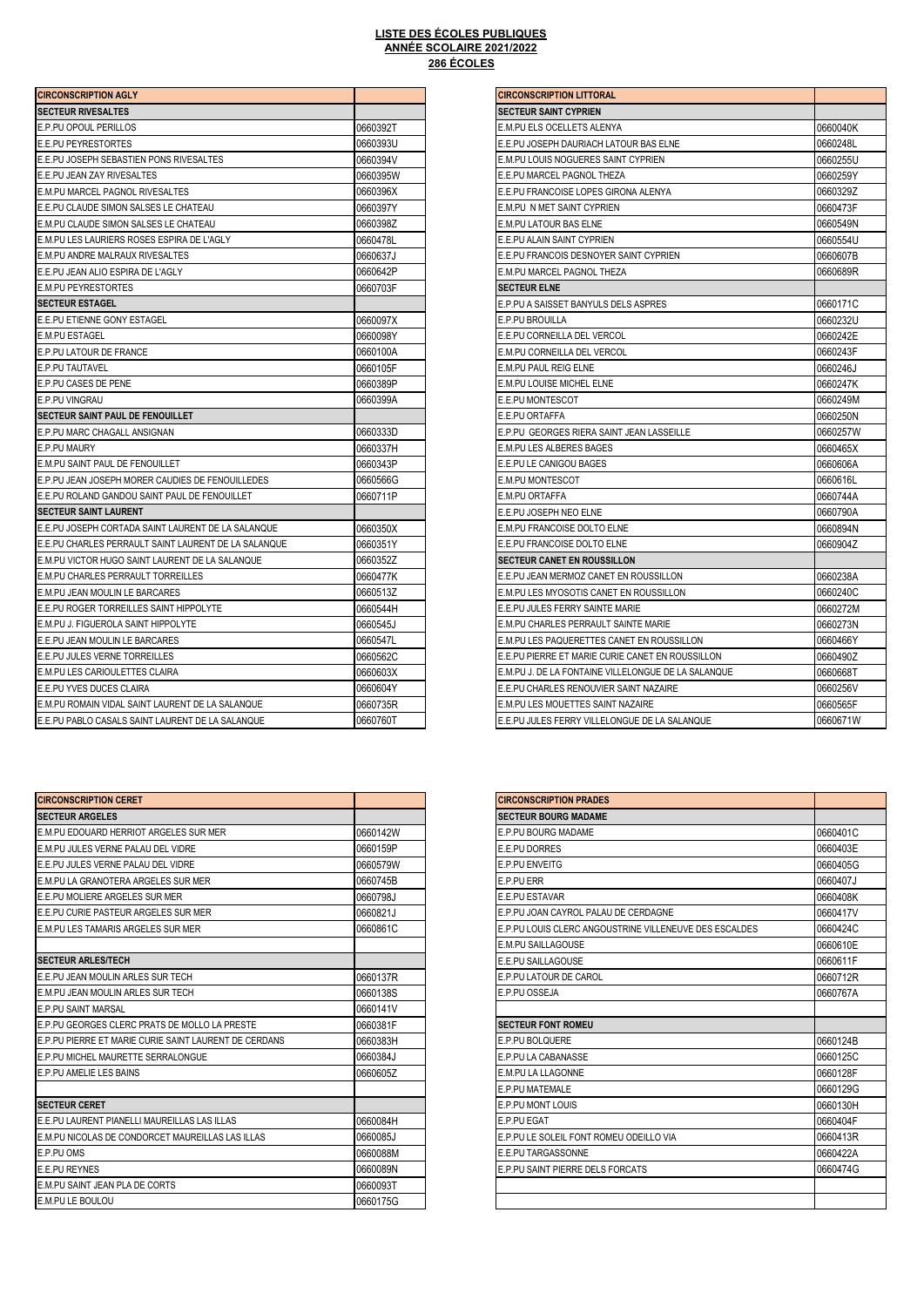| E.M.PU JOAN MIRO CERET                                 | 0660178K | <b>SECTEUR PRADES</b>                 |          |
|--------------------------------------------------------|----------|---------------------------------------|----------|
| E.E.PU PABLO PICASSO CERET                             | 0660180M | E.P.PU LEON BLUM OLETTE               | 0660133L |
| <b>E.M.PU PONT DU DIABLE CERET</b>                     | 0660181N | <b>E.P.PU SAHORRE</b>                 | 0660185T |
| <b>E.P.PU LE PERTHUS</b>                               | 0660542F | E.E.PU SERDINYA                       | 0660186U |
| E.E.PU MARC CHAGALL CERET                              | 0660560A | <b>E.P.PU CATLLAR</b>                 | 0660187V |
| E.E.PU SAINT JEAN PLA DE CORTS                         | 0660652A | E.E.PU CORNEILLA DE CONFLENT          | 0660189X |
| E.E.PU LA SUBERAIE LE BOULOU                           | 0660713S | <b>E.P.PU FUILLA</b>                  | 0660192A |
| <b>E.M.PU REYNES</b>                                   | 0660753K | E.P.PU LOS MASOS                      | 0660193B |
|                                                        |          | <b>E.P.PU MOSSET</b>                  | 0660195D |
| <b>SECTEUR PORT VENDRES</b>                            |          | <b>E.M.PU PASTEUR PRADES</b>          | 0660196E |
| E.M.PU ARISTIDE MAILLOL BANYULS SUR MER                | 0660144Y | E.E.PU JEAN CLERC PRADES              | 0660197F |
| E.M.PU J. FORTUNE CERBERE                              | 0660148C | E.E.PU JEAN PETIT PRADES              | 0660198G |
| E.E.PU JEAN JAURES CERBERE                             | 0660149D | <b>E.P.PU RIA SIRACH</b>              | 0660200J |
| E.E.PU ARISTIDE MAILLOL BANYULS SUR MER                | 0660519F | E.P.PU TAURINYA                       | 0660201K |
| E.P.PU JULES FERRY COLLIOURE                           | 0660664N | E.P.PU LUDOVIC MASSE VERNET LES BAINS | 0660203M |
| E.E.PU MIXTE PASTEUR PORT VENDRES                      | 0660761U | E.M.PU VILLEFRANCHE DE CONFLENT       | 0660205P |
| E.M.PU J PARES PORT VENDRES                            | 0660799K | E.P.PU MAROUIXANES                    | 0660286C |
|                                                        |          | E.M.PU FRANCOIS ARAGO PRADES          | 0660491A |
| <b>SECTEUR SAINT ANDRE</b>                             |          |                                       |          |
| E.P.PU MONTESQUIEU DES ALBERES                         | 0660155K | <b>SECTEUR ILLE SUR TET</b>           |          |
| <b>E.E.PU SAINT ANDRE</b>                              | 0660165W | E.E.PU RAYMOND GAYCHET BELESTA        | 0660094U |
| E.E.PU LES PLATANES SAINT GENIS DES FONTAINES          | 0660166X | E.E.PU LOUIS PASTEUR ILLE SUR TET     | 0660283Z |
| E.M.PU PIERRE DE BROSSOLETTE SAINT GENIS DES FONTAINES | 0660167Y | E.E.PU PAUL LANGEVIN ILLE SUR TET     | 0660284A |
| E.P.PU VILLELONGUE DELS MONTS                          | 0660170B | E.M.PU LOUIS TORCATIS ILLE SUR TET    | 0660285B |
| E.E.PU ANDRE CAVAILLE SOREDE                           | 0660561B | <b>E.P.PU RODES</b>                   | 0660288E |
| E.M.PU ANDRE CAVAILLE SOREDE                           | 0660563D | <b>E.P.PU SOURNIA</b>                 | 0660429H |
| E.E.PU LAROQUE DES ALBERES                             | 0660578V | <b>E.M.PU VINCA</b>                   | 0660608C |
| E.M.PU ELISA JACOMET SAINT ANDRE                       | 0660588F | E.E.PU JEAN ALLOITEAU VINCA           | 0660609D |
| E.M.PU LAROQUE DES ALBERES                             | 0660641N | E.M.PU HENRI WALLON ILLE SUR TET      | 0660661K |
|                                                        |          |                                       |          |

| <b>CIRCONSCRIPTION PERPIGNAN 1</b>        |          | E.P.PU CARAMANY                         | 0660844J |
|-------------------------------------------|----------|-----------------------------------------|----------|
| <b>SECTEUR JEAN MACE</b>                  |          |                                         |          |
| E.M.PU JULES FERRY PERPIGNAN              | 0660209U | <b>CIRCONSCRIPTION PERPIGNAN 2</b>      |          |
| E.E.PU. JULES FERRY PERPIGNAN             | 0660307A | <b>SECTEUR SEVIGNE</b>                  |          |
| E.E.PU LES PLATANES PERPIGNAN             | 0660312F | E.M.PU EDOUARD HERRIOT PERPIGNAN        | 0660216B |
| E.M.PU LES PLATANES PERPIGNAN             | 0660219E | E.E.PU. BLAISE PASCAL PERPIGNAN         | 0660300T |
|                                           |          | E.M.PU LUDOVIC MASSE PERPIGNAN          | 0660700C |
| <b>SECTEUR ALBERT CAMUS</b>               |          | E.E.PU LUDOVIC MASSE PERPIGNAN          | 0660701D |
| <b>E.M.PU FENELON PERPIGNAN</b>           | 0660225L | E.M.PU PABLO PICASSO PERPIGNAN          | 0660797H |
| <b>E.M.PU SIMON BOUSSIRON PERPIGNAN</b>   | 0660494D | E.M.PU BLAISE PASCAL PERPIGNAN          | 0660853U |
| E.E.PU SIMON BOUSSIRON PERPIGNAN          | 0660495E | E.E.PU JEAN ZAY - MARIE CURIE PERPIGNAN | 0660909E |
| E.E.PU FENELON PERPIGNAN                  | 0660572N | E.M.PU PAUL ELUARD POLLESTRES           | 0660472E |
| E.E.PU PIERRE DE COUBERTIN PERPIGNAN      | 0660723C | E.E.PU PAU CASALS POLLESTRES            | 0660793D |
| <b>E.M.PU CLAUDE SIMON PERPIGNAN</b>      | 0660895P |                                         |          |
| E.E.PU CLAUDE SIMON PERPIGNAN             | 0660896R | <b>SECTEUR J.S PONS</b>                 |          |
| E.M.PU PIERRE DE COUBERTIN PERPIGNAN      | 0660227N | E.M.PU VICTOR HUGO PERPIGNAN            | 0660206R |
|                                           |          | E.E.PU EMILE ROUDAYRE PERPIGNAN         | 0660468A |
| <b>SECTEUR SAINT EXUPERY</b>              |          | E.M.PU EMILE ROUDAYRE PERPIGNAN         | 0660512Y |
| E.M.PU ANATOLE FRANCE PERPIGNAN           | 0660222H | E.M.PU JEAN JAURES PERPIGNAN            | 0660581Y |
| E.M.PU H.RIGAUD PERPIGNAN                 | 0660224K | E.E.PU JEAN JAURES PERPIGNAN            | 0660582Z |
| E.E.PU ALFRED SAUVY VILLENEUVE DE LA RAHO | 0660493C | E.E.PU VICTOR HUGO PERPIGNAN            | 0660754L |
| E.M.PU ALFRED SAUVY VILLENEUVE DE LA RAHO | 0660569K | E.P.PU LEON BLUM PERPIGNAN              | 0660792C |
| <b>IE.M.PU. VERTEFEUILLE PERPIGNAN</b>    | 0660658G | E.P PU ARRELS VERNET PERPIGNAN          | 0660932E |
| <b>IE.E.PU VERTEFEUILLE PERPIGNAN</b>     | 0660702E |                                         |          |
| <b>E.E.PU ANATOLE FRANCE PERPIGNAN</b>    | 0660800L | <b>SECTEUR JEAN MOULIN</b>              |          |
| E.E.PU. H RIGAUD PERPIGNAN                | 0660830U | E.M.PU JORDI BARRE PERPIGNAN            | 0660221G |
|                                           |          | E.E.PU JORDI BARRE PERPIGNAN            | 0660313G |
| <b>SECTEUR MARCEL PAGNOL</b>              |          | E.P.PU LA MIRANDA PERPIGNAN             | 0660323T |
| E.M.PU CLAUDE DEBUSSY PERPIGNAN           | 0660207S | E.P.PU ARRELS CASSANYES PERPIGNAN       | 0660789Z |
| E.M.PU LAMARTINE PERPIGNAN                | 0660211W | E.E.PU ROMAIN ROLLAND PERPIGNAN         | 0660905A |
| E.M.PU PONT NEUF PERPIGNAN                | 0660278U | E.M.PU ROMAIN ROLLAND PERPIGNAN         | 0660906B |
| <b>E.E.PU PONT NEUF PERPIGNAN</b>         | 0660443Y |                                         |          |
| <b>E.M.PU GEORGES DAGNEAUX PERPIGNAN</b>  | 0660469B | <b>SECTEUR LA GARRIGOLE</b>             |          |
| E.E.PU. GEORGES DAGNEAUX PERPIGNAN        | 0660470C | E.M.PU J.J.ROUSSEAU PERPIGNAN           | 0660213Y |
| <b>E.M.PU VICTOR DURUY PERPIGNAN</b>      | 0660546K | E.M.PU CONDORCET PERPIGNAN              | 0660214Z |
| E.E.PU VICTOR DURUY PERPIGNAN             | 0660567H | E.M.PU D ALEMBERT PERPIGNAN             | 0660215A |
| E.M.PU HELENE BOUCHER PERPIGNAN           | 0660580X | E.E.PU D ALEMBERT NUMERO I PERPIGNAN    | 0660299S |
| E.E.PU PASTEUR LAMARTINE PERPIGNAN        | 0660734P | E.E.PU D ALEMBERT NUMERO II PERPIGNAN   | 0660303W |
| <b>E.E.PU HELENE BOUCHER PERPIGNAN</b>    | 0660785V | E.E.PU J.J.ROUSSEAU PERPIGNAN           | 0660309C |
|                                           |          |                                         |          |

| 0660133L<br>E.P.PU LEON BLUM OLETTE<br>E.P.PU SAHORRE<br>0660185T<br>0660186U<br>0660187V<br>E.P.PU CATLLAR<br>E.E.PU CORNEILLA DE CONFLENT<br>0660189X<br>E.P.PU FUILLA<br>0660192A<br>E.P.PU LOS MASOS<br>0660193B<br>E.P.PU MOSSET<br>0660195D<br><b>E.M.PU PASTEUR PRADES</b><br>0660196E<br>0660197F<br>E.E.PU JEAN CLERC PRADES<br>0660198G<br>E.E.PU JEAN PETIT PRADES<br>E.P.PU RIA SIRACH<br>0660200J<br>E.P.PU TAURINYA<br>0660201K<br>E.P.PU LUDOVIC MASSE VERNET LES BAINS<br>0660203M<br>E.M.PU VILLEFRANCHE DE CONFLENT<br>0660205P<br>0660286C<br>E.P.PU MARQUIXANES<br>E.M.PU FRANCOIS ARAGO PRADES<br>0660491A<br>E.E.PU RAYMOND GAYCHET BELESTA<br>0660094U<br>E.E.PU LOUIS PASTEUR ILLE SUR TET<br>0660283Z<br>E.E.PU PAUL LANGEVIN ILLE SUR TET<br>0660284A<br>E.M.PU LOUIS TORCATIS ILLE SUR TET<br>0660285B<br>E.P.PU RODES<br>0660288E<br>0660429H<br>E.M.PU VINCA<br>0660608C<br>E.E.PU JEAN ALLOITEAU VINCA<br>0660609D<br>E.M.PU HENRI WALLON ILLE SUR TET<br>0660661K<br>E.P.PU LOUIS TORCATIS BOULETERNERE<br>0660663M<br>0660844J<br>E.P.PU CARAMANY | SECTEUR PRADES              |  |
|-----------------------------------------------------------------------------------------------------------------------------------------------------------------------------------------------------------------------------------------------------------------------------------------------------------------------------------------------------------------------------------------------------------------------------------------------------------------------------------------------------------------------------------------------------------------------------------------------------------------------------------------------------------------------------------------------------------------------------------------------------------------------------------------------------------------------------------------------------------------------------------------------------------------------------------------------------------------------------------------------------------------------------------------------------------------------------------|-----------------------------|--|
|                                                                                                                                                                                                                                                                                                                                                                                                                                                                                                                                                                                                                                                                                                                                                                                                                                                                                                                                                                                                                                                                                   |                             |  |
|                                                                                                                                                                                                                                                                                                                                                                                                                                                                                                                                                                                                                                                                                                                                                                                                                                                                                                                                                                                                                                                                                   |                             |  |
|                                                                                                                                                                                                                                                                                                                                                                                                                                                                                                                                                                                                                                                                                                                                                                                                                                                                                                                                                                                                                                                                                   | E.E.PU SERDINYA             |  |
|                                                                                                                                                                                                                                                                                                                                                                                                                                                                                                                                                                                                                                                                                                                                                                                                                                                                                                                                                                                                                                                                                   |                             |  |
|                                                                                                                                                                                                                                                                                                                                                                                                                                                                                                                                                                                                                                                                                                                                                                                                                                                                                                                                                                                                                                                                                   |                             |  |
|                                                                                                                                                                                                                                                                                                                                                                                                                                                                                                                                                                                                                                                                                                                                                                                                                                                                                                                                                                                                                                                                                   |                             |  |
|                                                                                                                                                                                                                                                                                                                                                                                                                                                                                                                                                                                                                                                                                                                                                                                                                                                                                                                                                                                                                                                                                   |                             |  |
|                                                                                                                                                                                                                                                                                                                                                                                                                                                                                                                                                                                                                                                                                                                                                                                                                                                                                                                                                                                                                                                                                   |                             |  |
|                                                                                                                                                                                                                                                                                                                                                                                                                                                                                                                                                                                                                                                                                                                                                                                                                                                                                                                                                                                                                                                                                   |                             |  |
|                                                                                                                                                                                                                                                                                                                                                                                                                                                                                                                                                                                                                                                                                                                                                                                                                                                                                                                                                                                                                                                                                   |                             |  |
|                                                                                                                                                                                                                                                                                                                                                                                                                                                                                                                                                                                                                                                                                                                                                                                                                                                                                                                                                                                                                                                                                   |                             |  |
|                                                                                                                                                                                                                                                                                                                                                                                                                                                                                                                                                                                                                                                                                                                                                                                                                                                                                                                                                                                                                                                                                   |                             |  |
|                                                                                                                                                                                                                                                                                                                                                                                                                                                                                                                                                                                                                                                                                                                                                                                                                                                                                                                                                                                                                                                                                   |                             |  |
|                                                                                                                                                                                                                                                                                                                                                                                                                                                                                                                                                                                                                                                                                                                                                                                                                                                                                                                                                                                                                                                                                   |                             |  |
|                                                                                                                                                                                                                                                                                                                                                                                                                                                                                                                                                                                                                                                                                                                                                                                                                                                                                                                                                                                                                                                                                   |                             |  |
|                                                                                                                                                                                                                                                                                                                                                                                                                                                                                                                                                                                                                                                                                                                                                                                                                                                                                                                                                                                                                                                                                   |                             |  |
|                                                                                                                                                                                                                                                                                                                                                                                                                                                                                                                                                                                                                                                                                                                                                                                                                                                                                                                                                                                                                                                                                   |                             |  |
|                                                                                                                                                                                                                                                                                                                                                                                                                                                                                                                                                                                                                                                                                                                                                                                                                                                                                                                                                                                                                                                                                   | <b>SECTEUR ILLE SUR TET</b> |  |
|                                                                                                                                                                                                                                                                                                                                                                                                                                                                                                                                                                                                                                                                                                                                                                                                                                                                                                                                                                                                                                                                                   |                             |  |
|                                                                                                                                                                                                                                                                                                                                                                                                                                                                                                                                                                                                                                                                                                                                                                                                                                                                                                                                                                                                                                                                                   |                             |  |
|                                                                                                                                                                                                                                                                                                                                                                                                                                                                                                                                                                                                                                                                                                                                                                                                                                                                                                                                                                                                                                                                                   |                             |  |
|                                                                                                                                                                                                                                                                                                                                                                                                                                                                                                                                                                                                                                                                                                                                                                                                                                                                                                                                                                                                                                                                                   |                             |  |
|                                                                                                                                                                                                                                                                                                                                                                                                                                                                                                                                                                                                                                                                                                                                                                                                                                                                                                                                                                                                                                                                                   |                             |  |
|                                                                                                                                                                                                                                                                                                                                                                                                                                                                                                                                                                                                                                                                                                                                                                                                                                                                                                                                                                                                                                                                                   | E.P.PU SOURNIA              |  |
|                                                                                                                                                                                                                                                                                                                                                                                                                                                                                                                                                                                                                                                                                                                                                                                                                                                                                                                                                                                                                                                                                   |                             |  |
|                                                                                                                                                                                                                                                                                                                                                                                                                                                                                                                                                                                                                                                                                                                                                                                                                                                                                                                                                                                                                                                                                   |                             |  |
|                                                                                                                                                                                                                                                                                                                                                                                                                                                                                                                                                                                                                                                                                                                                                                                                                                                                                                                                                                                                                                                                                   |                             |  |
|                                                                                                                                                                                                                                                                                                                                                                                                                                                                                                                                                                                                                                                                                                                                                                                                                                                                                                                                                                                                                                                                                   |                             |  |
|                                                                                                                                                                                                                                                                                                                                                                                                                                                                                                                                                                                                                                                                                                                                                                                                                                                                                                                                                                                                                                                                                   |                             |  |

| <b>CIRCONSCRIPTION PERPIGNAN 2</b>      |          |
|-----------------------------------------|----------|
| <b>SECTEUR SEVIGNE</b>                  |          |
| E.M.PU EDOUARD HERRIOT PERPIGNAN        | 0660216B |
| E.E.PU. BLAISE PASCAL PERPIGNAN         | 0660300T |
| E.M.PU LUDOVIC MASSE PERPIGNAN          | 0660700C |
| E.E.PU LUDOVIC MASSE PERPIGNAN          | 0660701D |
| E.M.PU PABLO PICASSO PERPIGNAN          | 0660797H |
| E.M.PU BLAISE PASCAL PERPIGNAN          | 0660853U |
| E.E.PU JEAN ZAY - MARIE CURIE PERPIGNAN | 0660909E |
| E.M.PU PAUL ELUARD POLLESTRES           | 0660472E |
| E.E.PU PAU CASALS POLLESTRES            | 0660793D |
|                                         |          |
| <b>SECTEUR J.S PONS</b>                 |          |
| E.M.PU VICTOR HUGO PERPIGNAN            | 0660206R |
| E.E.PU EMILE ROUDAYRE PERPIGNAN         | 0660468A |
| E.M.PU EMILE ROUDAYRE PERPIGNAN         | 0660512Y |
| E.M.PU JEAN JAURES PERPIGNAN            | 0660581Y |
| E.E.PU JEAN JAURES PERPIGNAN            | 0660582Z |
| E.E.PU VICTOR HUGO PERPIGNAN            | 0660754L |
| E.P.PU LEON BLUM PERPIGNAN              | 0660792C |
| E.P PU ARRELS VERNET PERPIGNAN          | 0660932E |
| <b>SECTEUR JEAN MOULIN</b>              |          |
| E.M.PU JORDI BARRE PERPIGNAN            | 0660221G |
| E.E.PU JORDI BARRE PERPIGNAN            | 0660313G |
| E.P.PU LA MIRANDA PERPIGNAN             | 0660323T |
| E.P.PU ARRELS CASSANYES PERPIGNAN       | 0660789Z |
| E.E.PU ROMAIN ROLLAND PERPIGNAN         | 0660905A |
| E.M.PU ROMAIN ROLLAND PERPIGNAN         | 0660906B |
|                                         |          |
| <b>SECTEUR LA GARRIGOLE</b>             |          |
| E.M.PU J.J.ROUSSEAU PERPIGNAN           | 0660213Y |
| E.M.PU CONDORCET PERPIGNAN              | 0660214Z |
| E.M.PU D ALEMBERT PERPIGNAN             | 0660215A |
| E.E.PU D ALEMBERT NUMERO I PERPIGNAN    | 0660299S |
| E.E.PU D ALEMBERT NUMERO II PERPIGNAN   | 0660303W |
| E.E.PU J.J.ROUSSEAU PERPIGNAN           | 0660309C |
| E.M.PU JEAN AMADE PERPIGNAN             | 0660444Z |